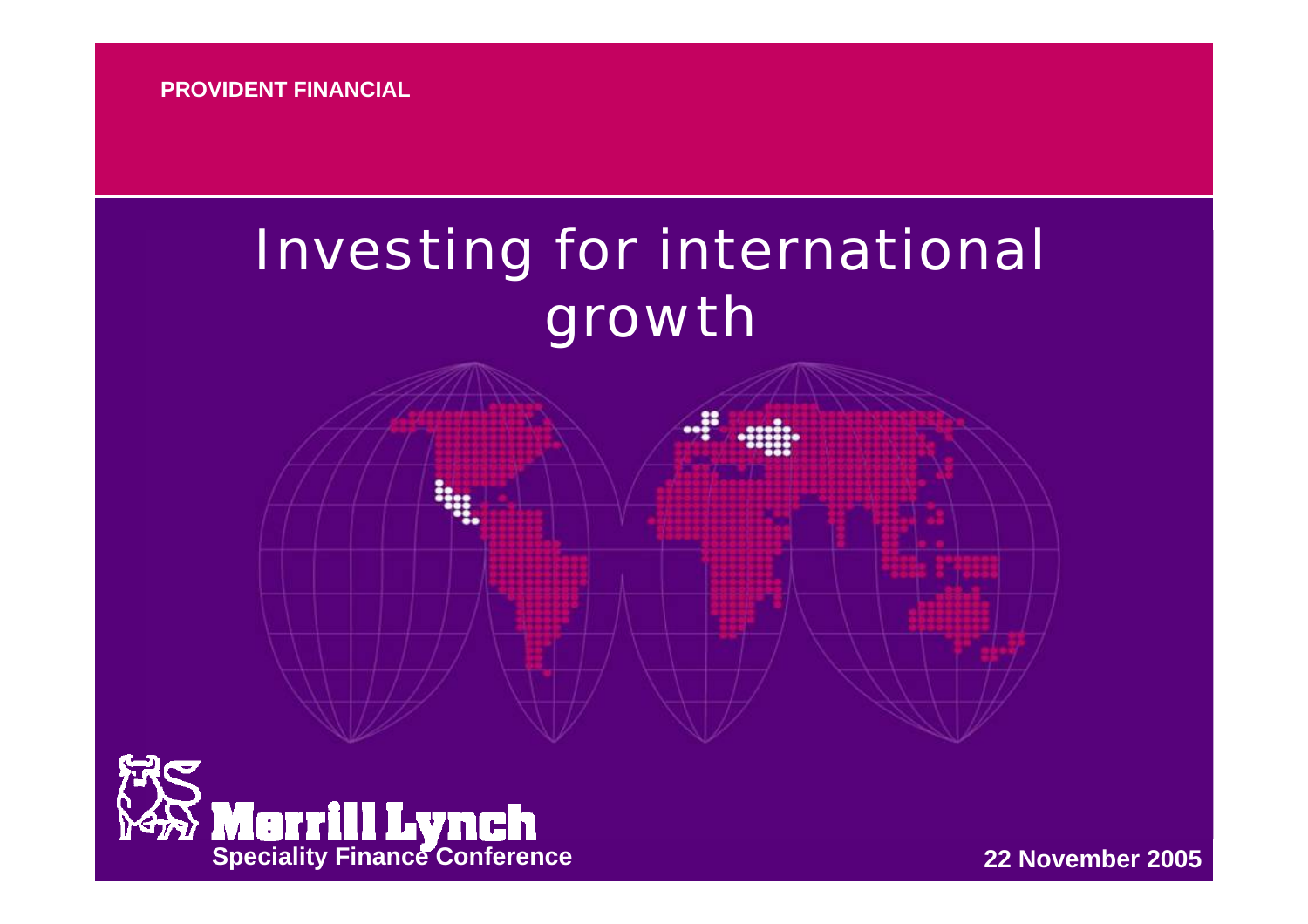## At a glance

**Provident Financial** 

## At a glance

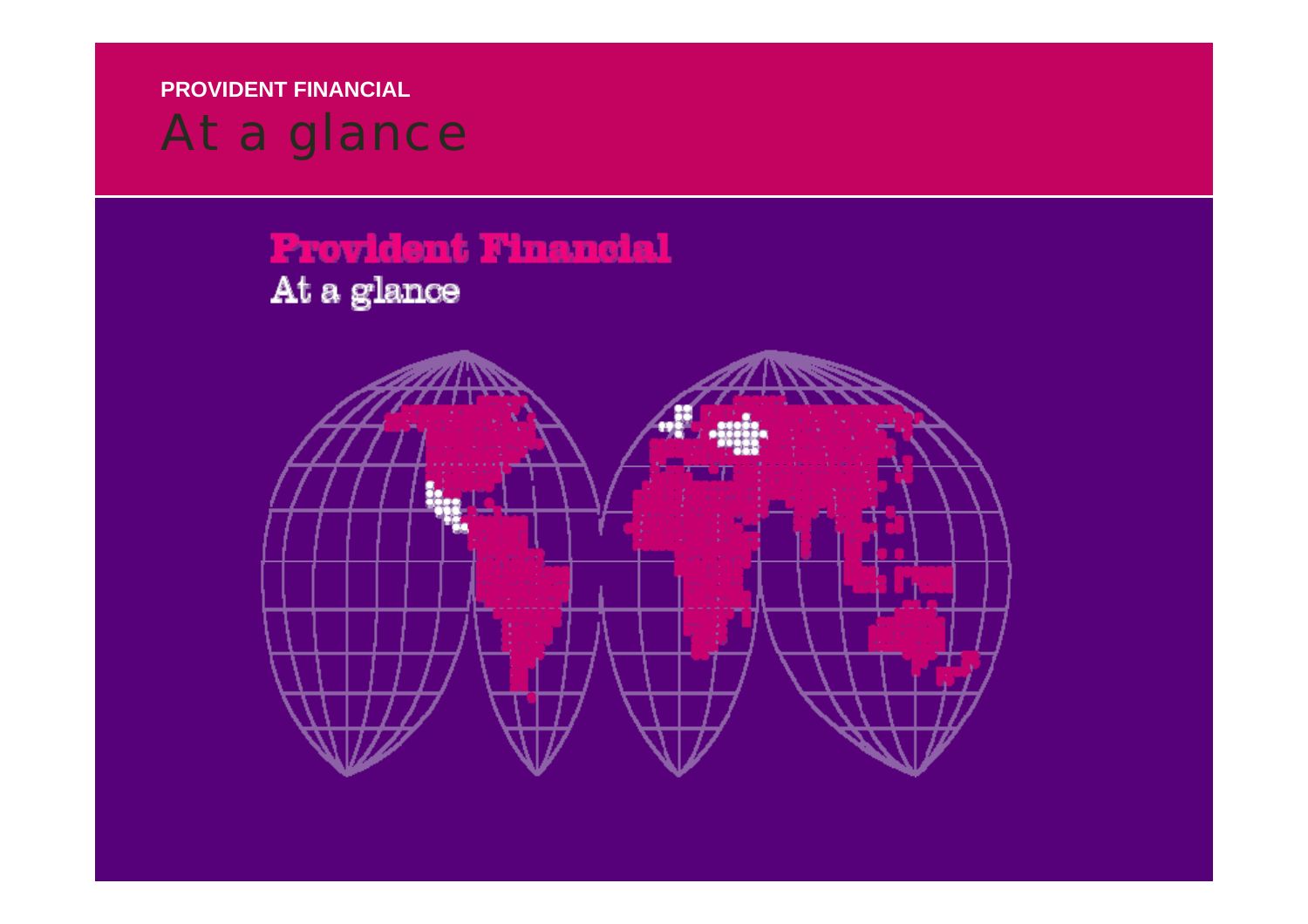### **PROVIDENT FINANCIAL**Vital statistics



**\*As at 30 June 2005**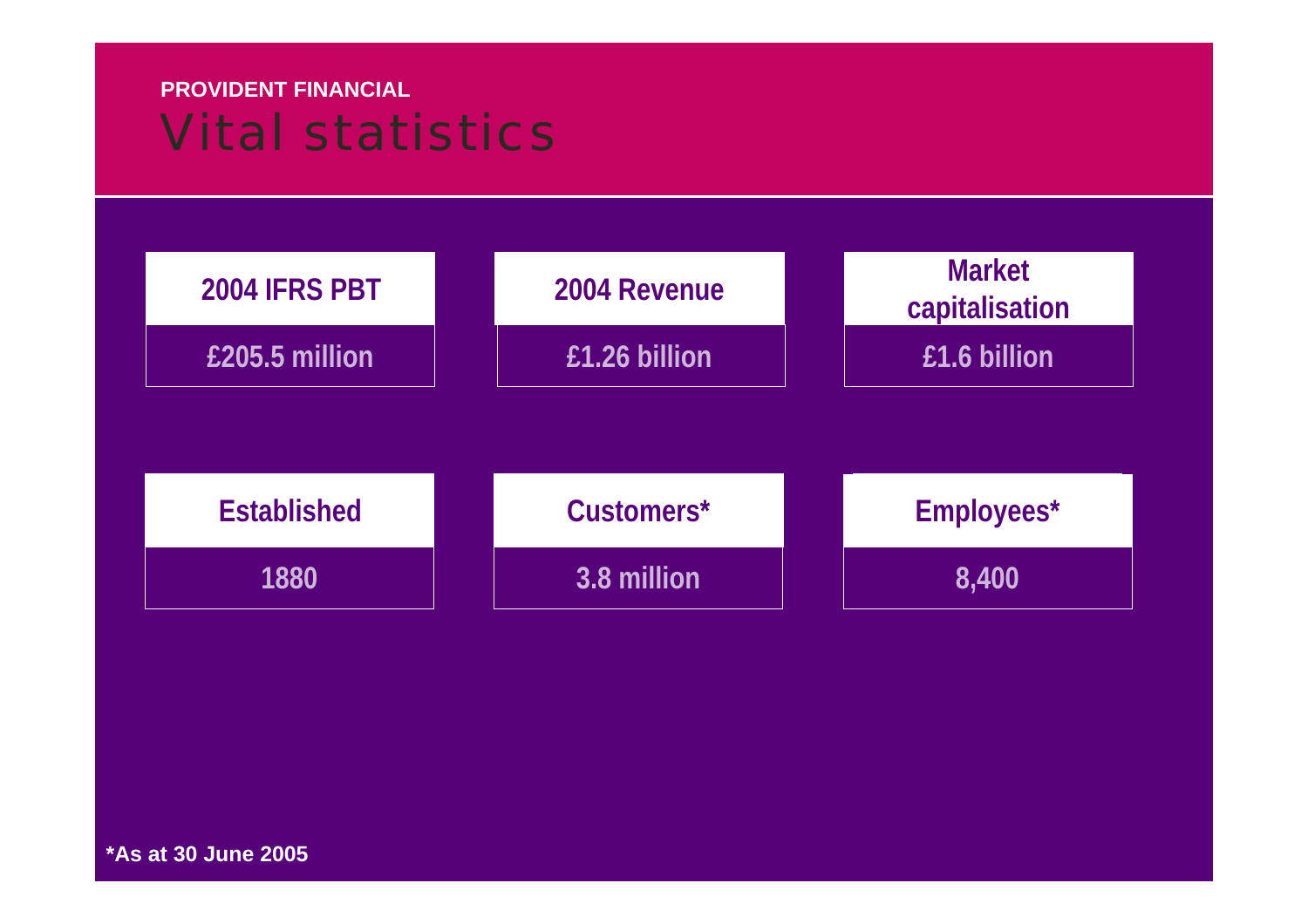## **PROVIDENT FINANCIAL Strategy**

### More products

| <b>Home</b> credit<br><b>UK &amp; Ireland</b> | <b>Credit cards</b> | <b>Car finance</b> | <b>Motor</b> insurance |
|-----------------------------------------------|---------------------|--------------------|------------------------|
|-----------------------------------------------|---------------------|--------------------|------------------------|

### More places

| Poland | <b>Czech Republic</b> | <b>Hungary</b> | Slovakia | Mexico |
|--------|-----------------------|----------------|----------|--------|
|--------|-----------------------|----------------|----------|--------|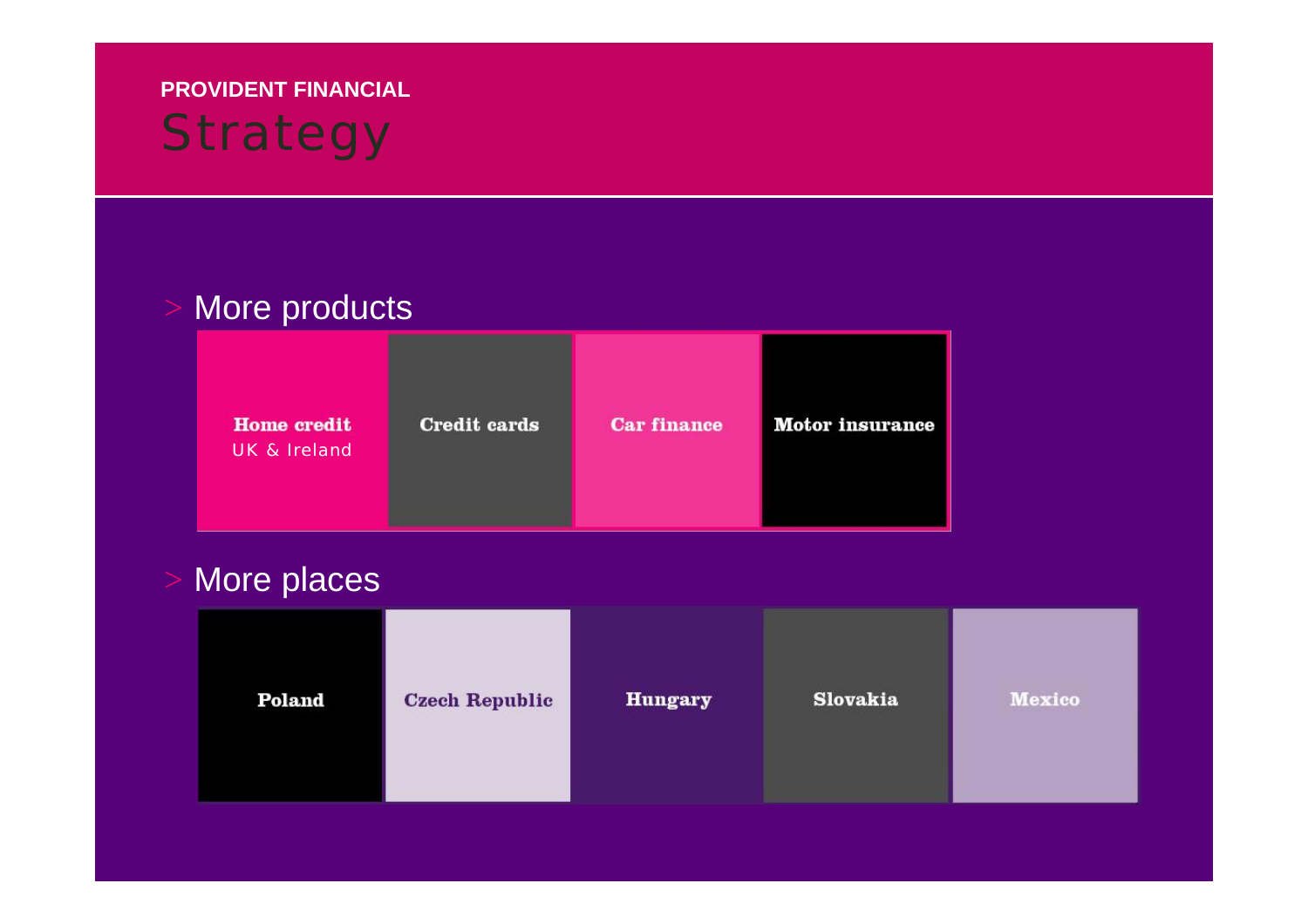## Developing the business



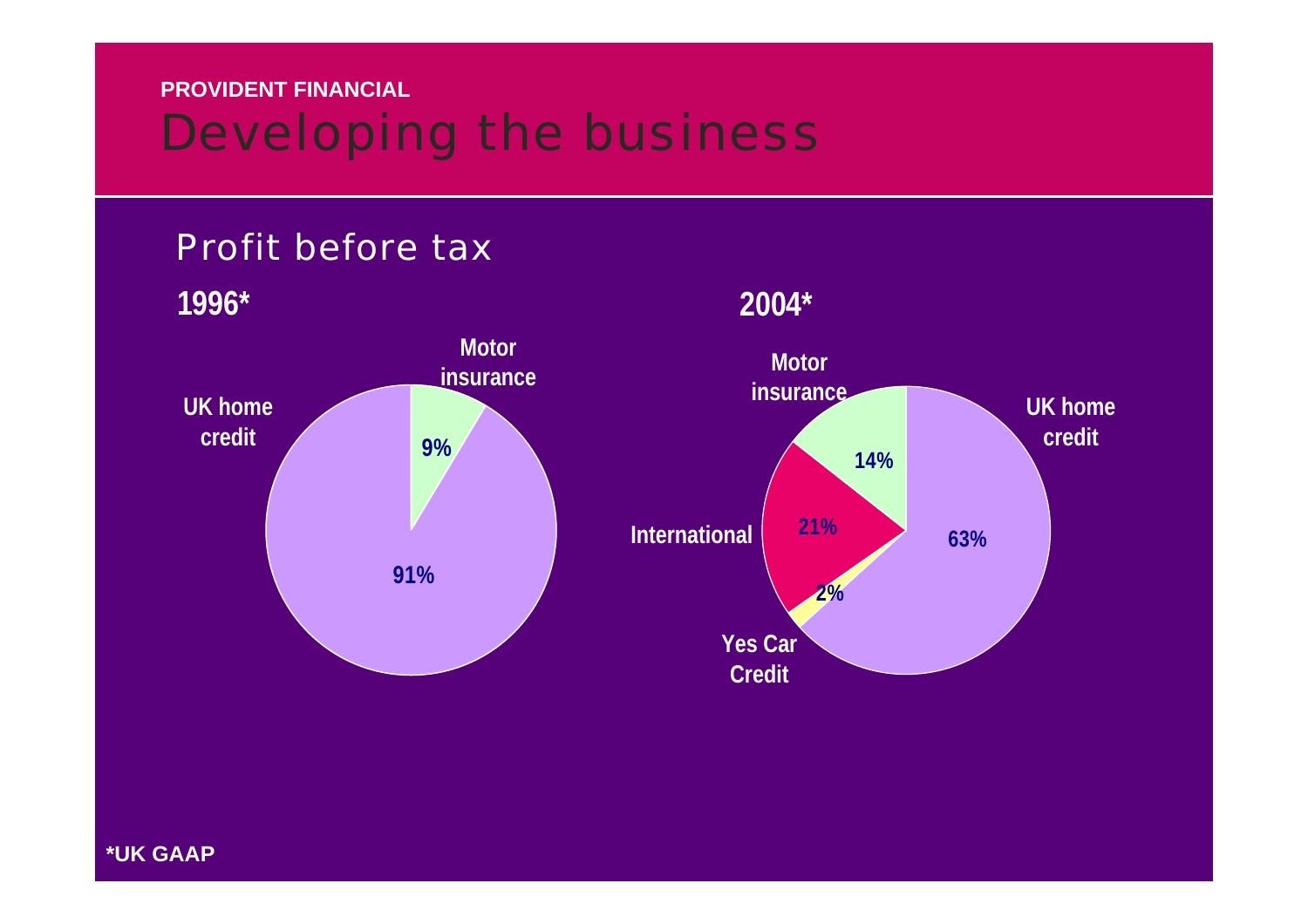### **PROVIDENT FINANCIAL**Developing the business

### International growth



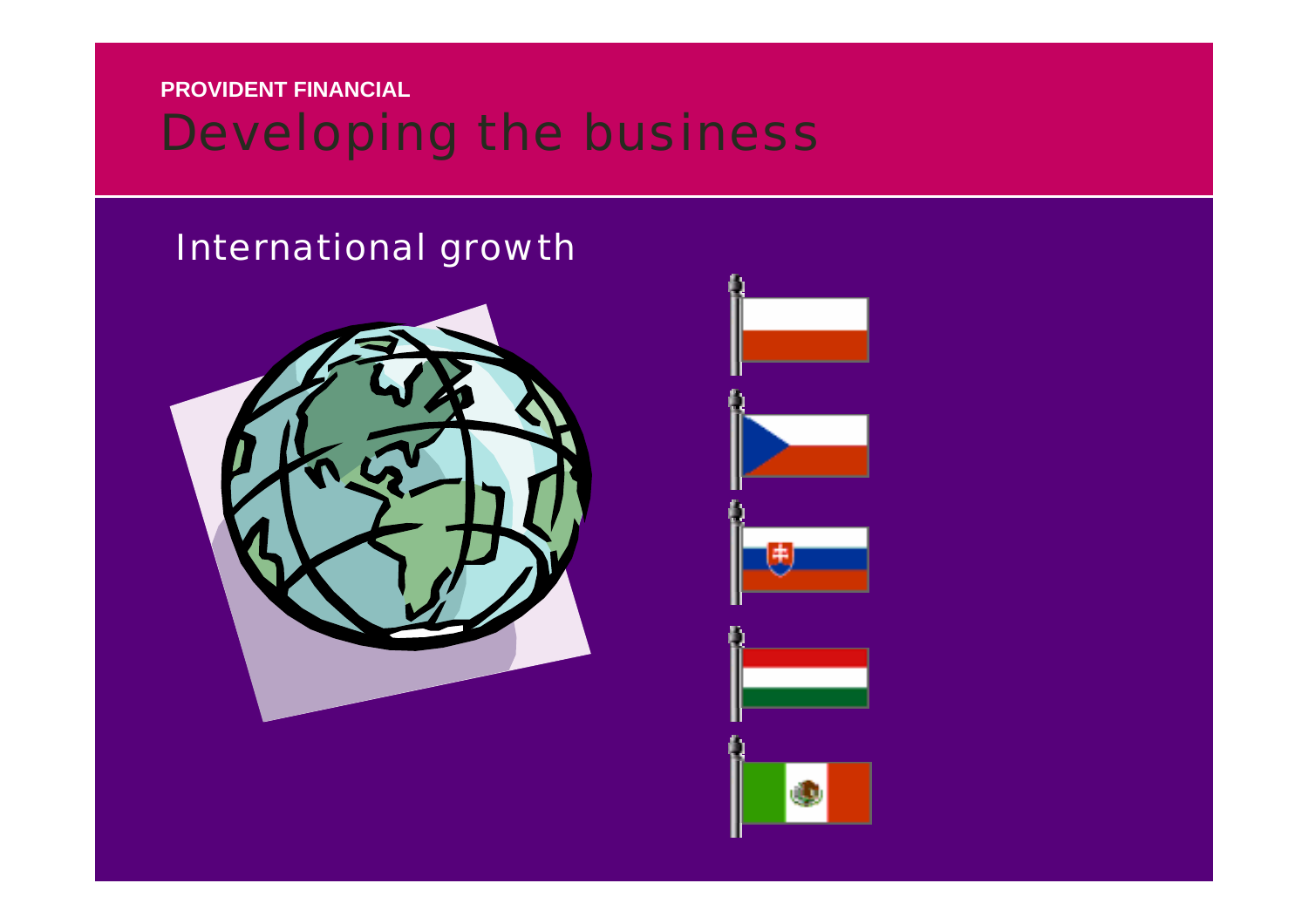## Investment in international markets

## Initial market entry: Poland – 1997 Czech Republic – 1998 Second phase: Slovakia – 2001 Hungary - 2001

- Third phase:
	- Mexico 2003





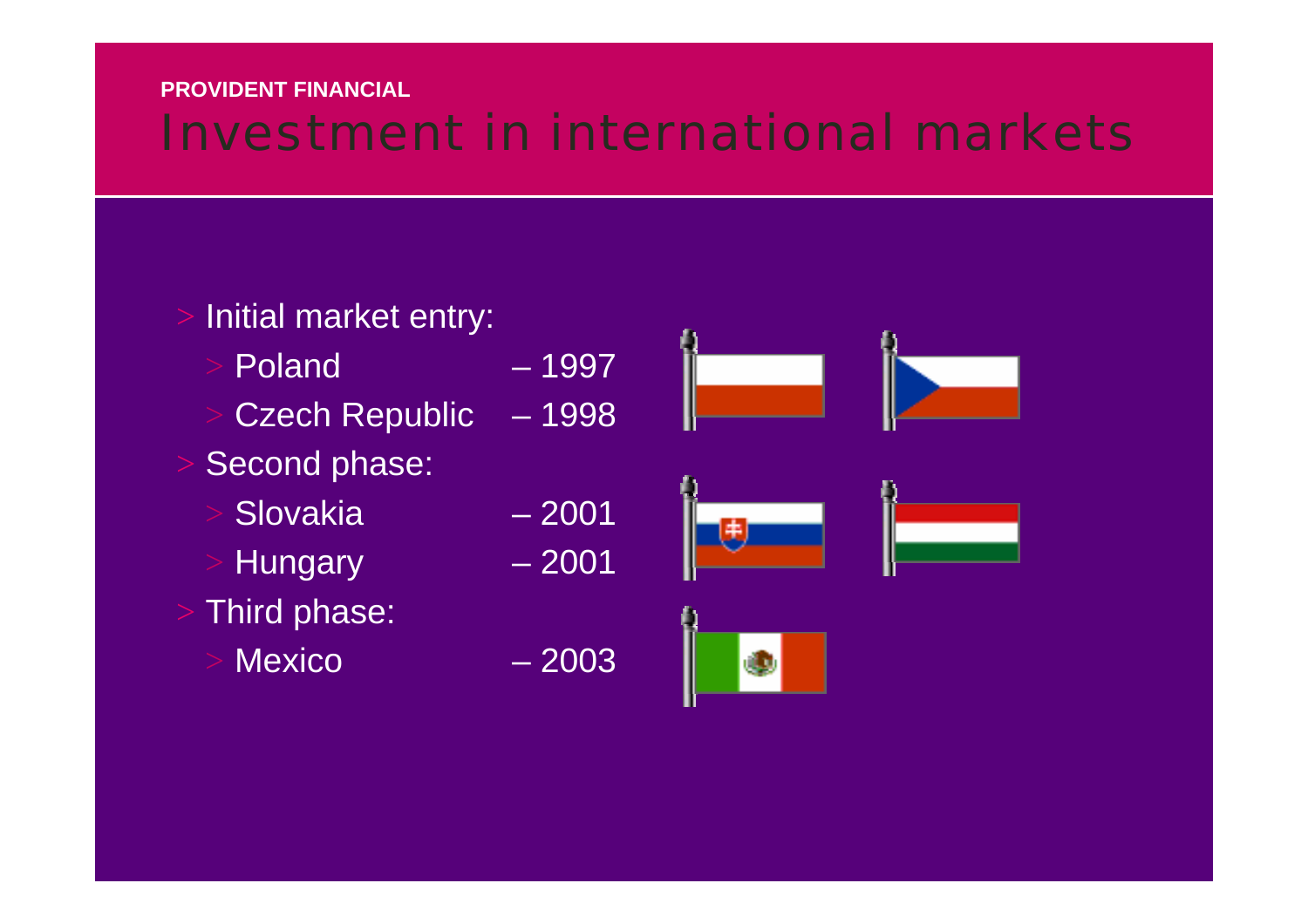### **PROVIDENT FINANCIAL**Why invest internationally?

- UK generates good returns, strong cash flow but mature market Strategic move mid-1990's to develop home credit overseas Opportunity for diversification
- Home credit suited to emerging markets
- International expansion key element for future growth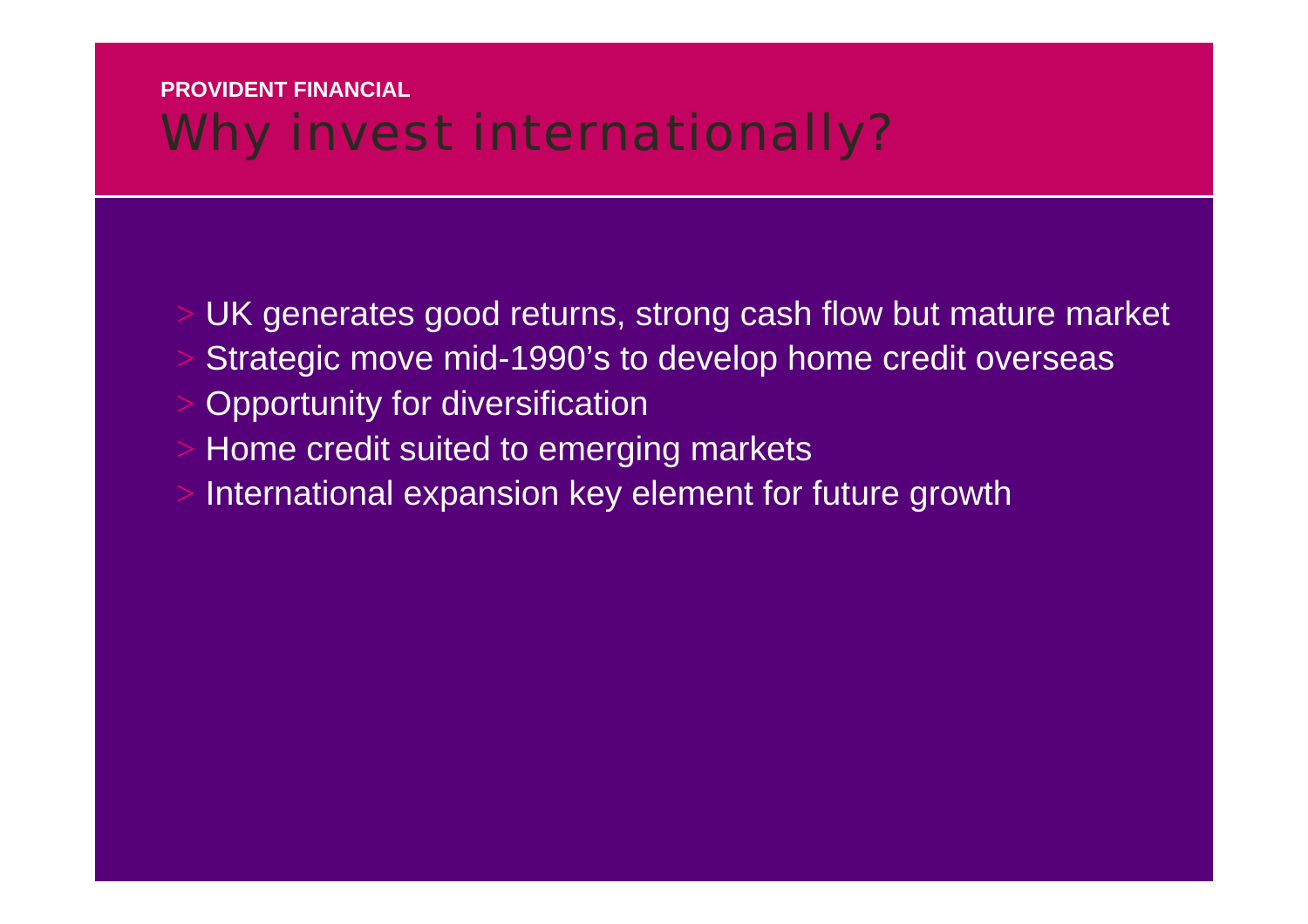### **PROVIDENT FINANCIAL**International success

 A significant and profitable business established International customers in excess of 1.6 million International profit before tax of nearly £40 million in 2004 Results from Mexico positive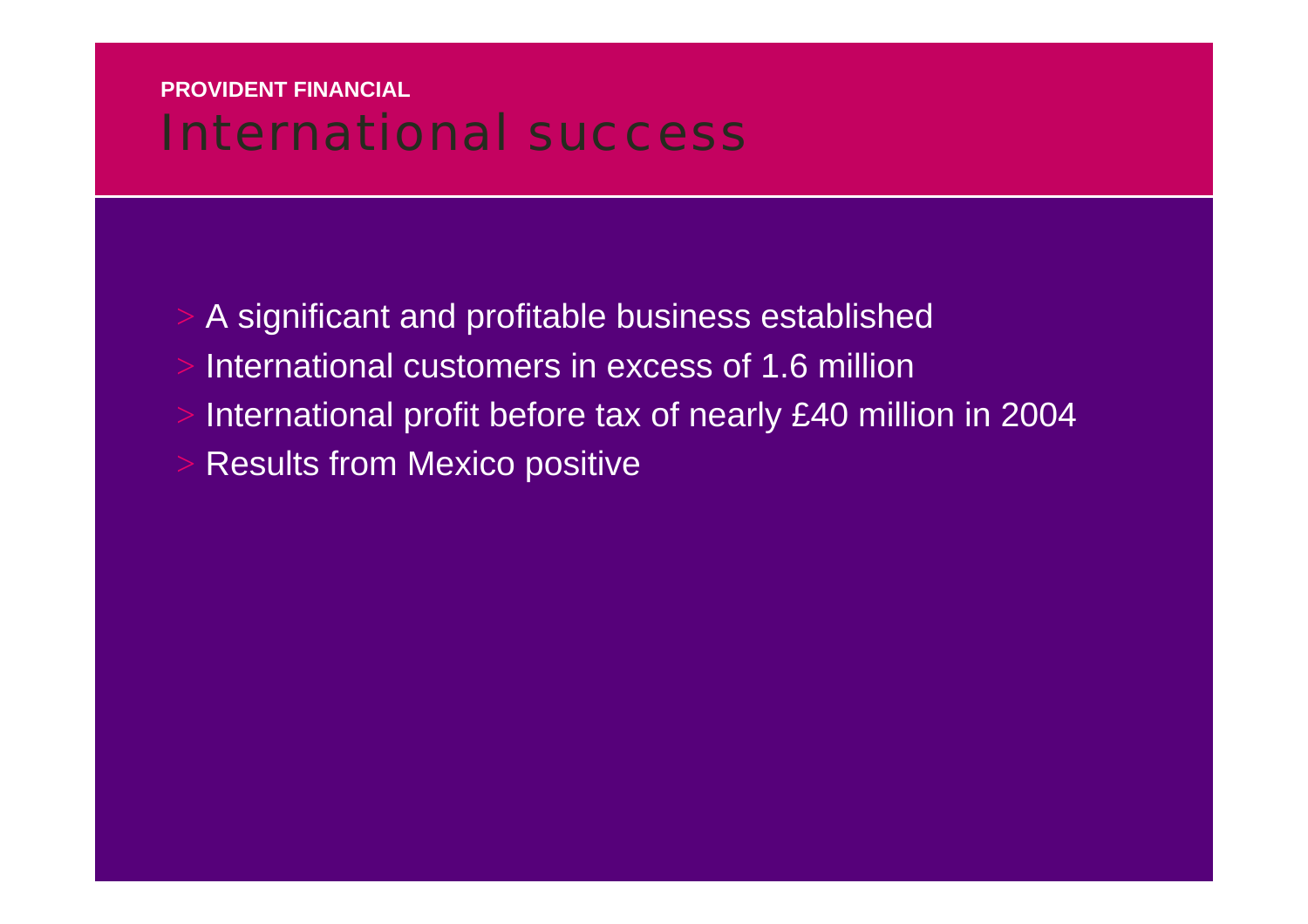## Criteria for overseas expansion

- Large population
- Potential market size
- Economic performance
- Political environment
- Funding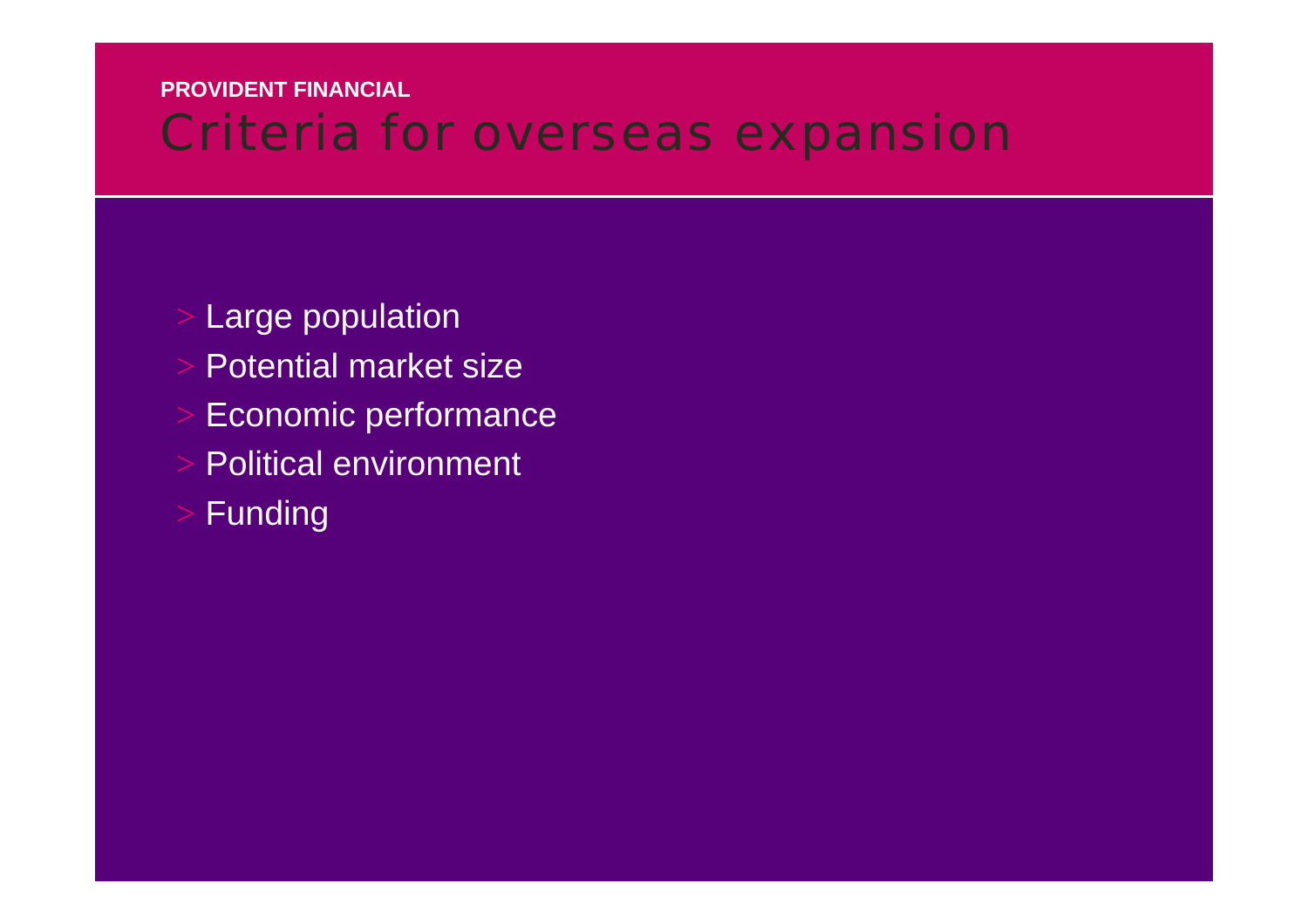## Developing a new market

### Initial steps following country selection

- Desk research
- Detailed in-country research
- Pilot operation
- Roll-out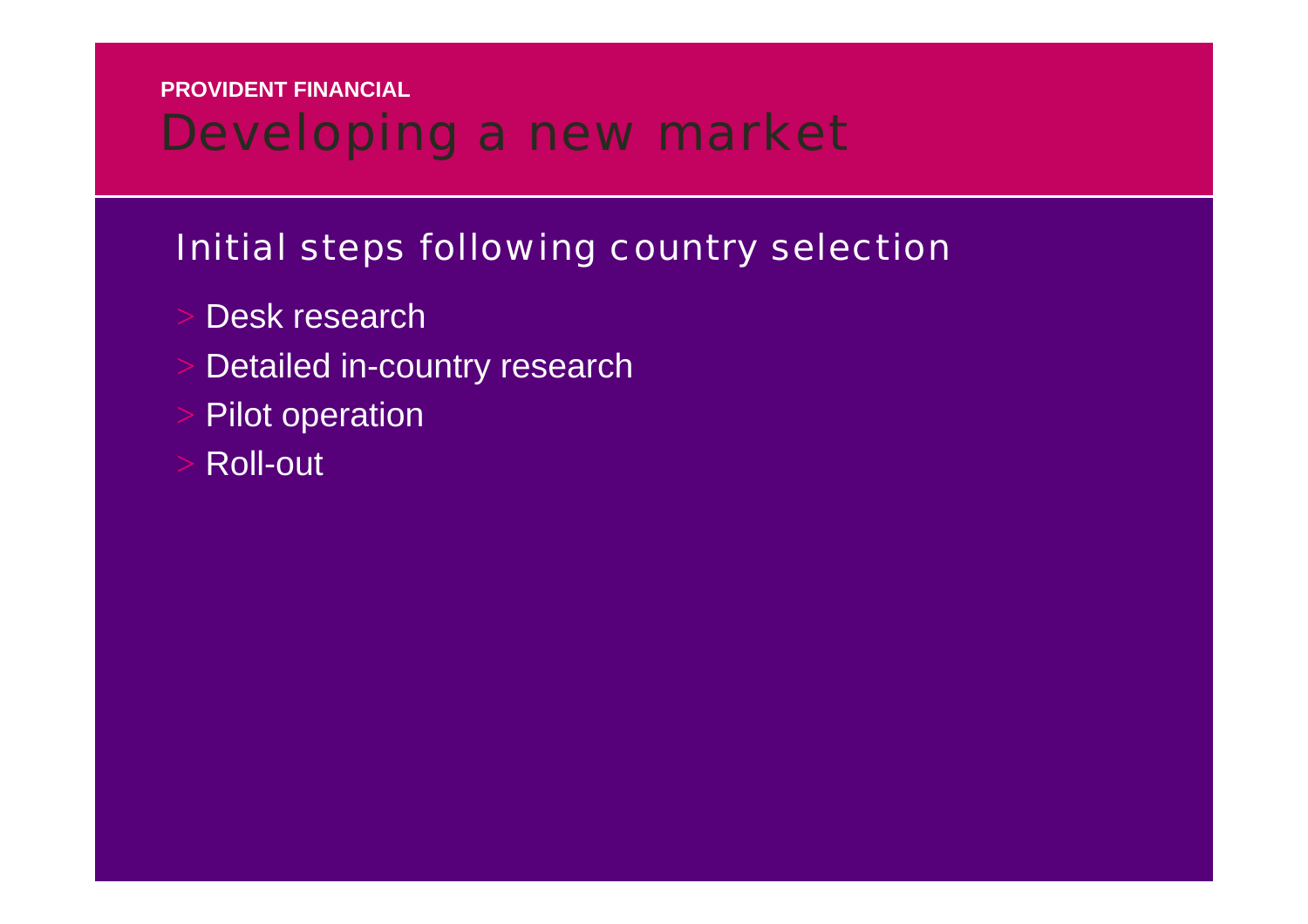## Developing a new market

### Pilot operation

- Minimise financial risk
- Introduce core ex-pat team of two to four people
- Recruit and train future managers
- Create local training materials
- Design and test advertising materials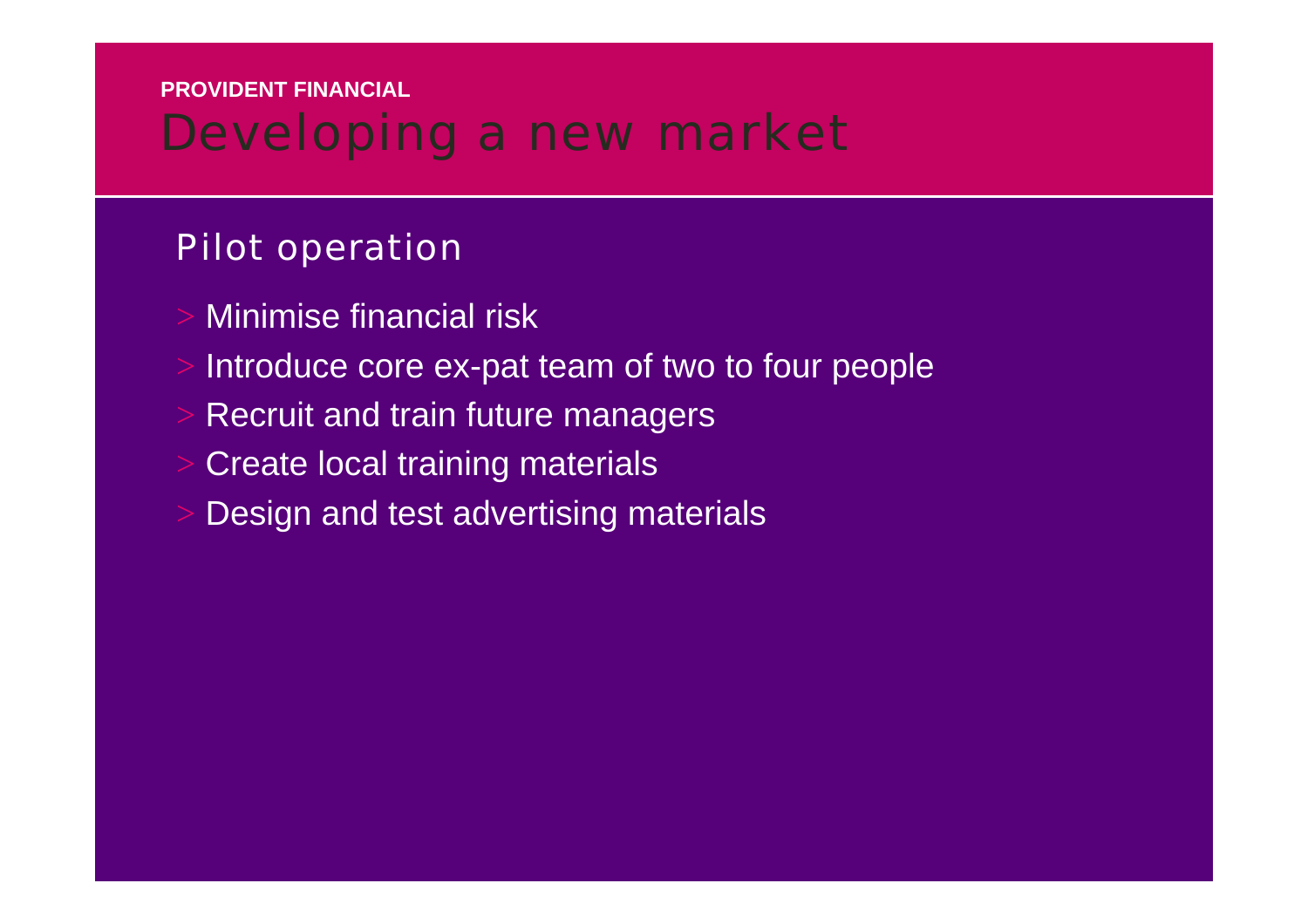## Developing a new market

### Pilot operation

- Build administrative capability
- Recruit and train agents and customers
- Learn to operate in local culture
- Prove or amend business model
- Formal 'go' or 'no-go' decision at conclusion of pilot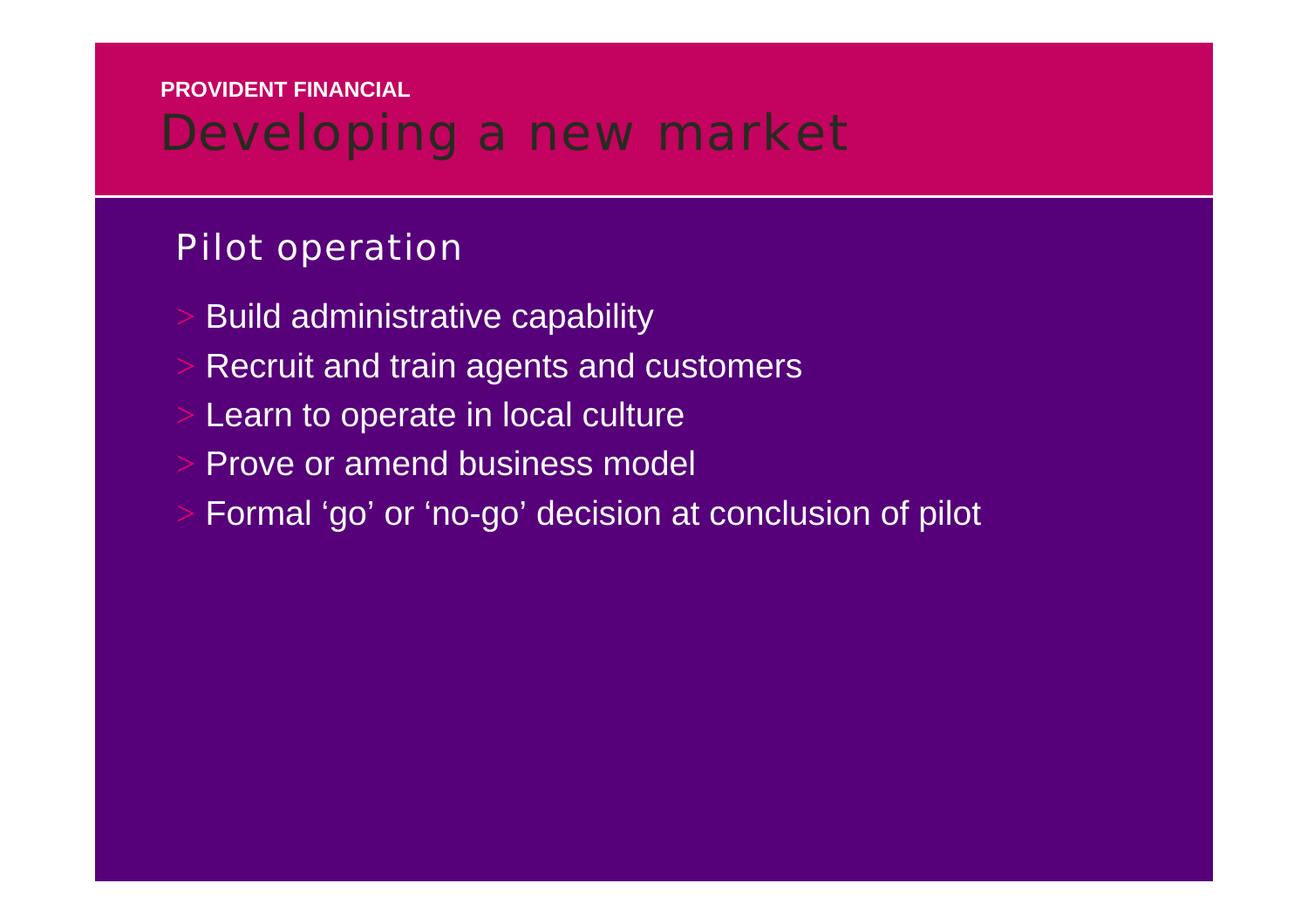## Developing a new market

### Roll-out

- Pilot offices divided into two one team open a new location
- Local advertising supports brand awareness and staff and agent recruitment
- Train employees, then train agents
- Advertise to recruit customers
- Lend small amounts at first and re-serve with larger loans
- Build customer base
- When ready, split team to open a new office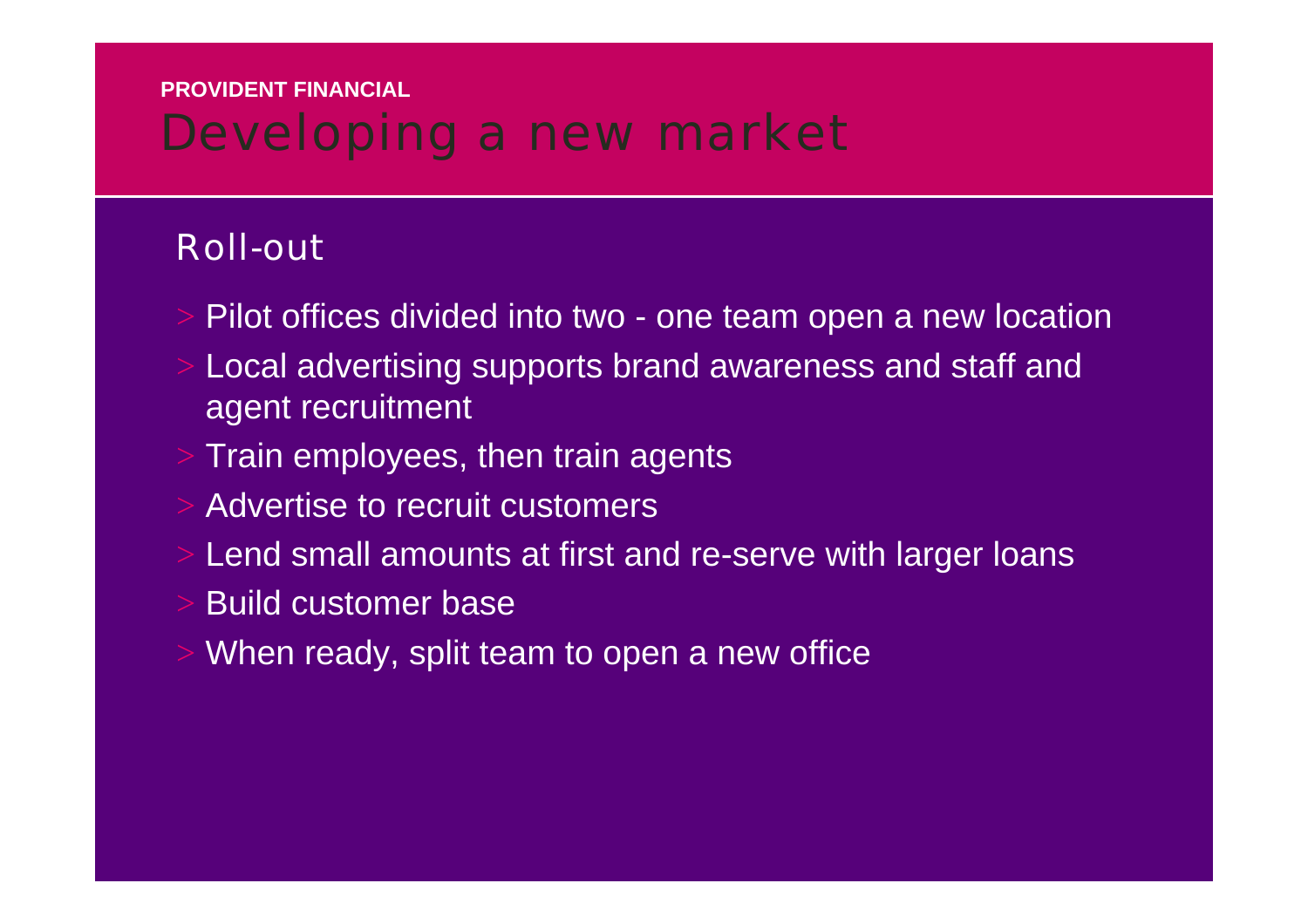## Benefits of emerging markets

- Consumer markets have growth rapidly in recent years
- Demand for credit
- Underdeveloped supply of consumer credit
- Influx of inward investments
- Strong economic growth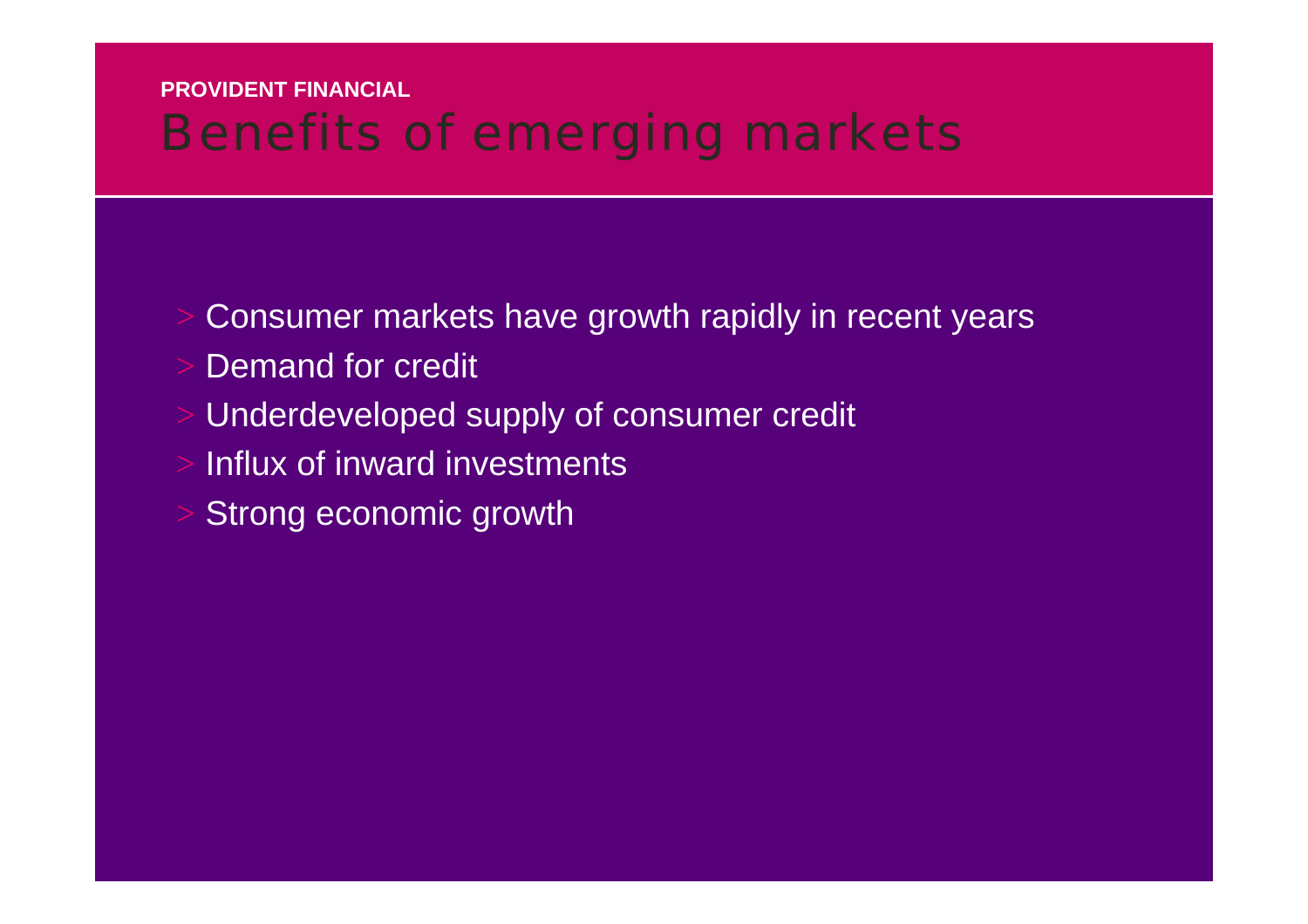## Home credit in emerging markets

Most consumer lenders require customers to provide:

- security and / or guarantor
- history of formal employment
- payment via local offices or at a bank
- time to process application
- Provident customers value:
- simple, transparent products
- fast, personal application process
- weekly visit from a representative
- supportive approach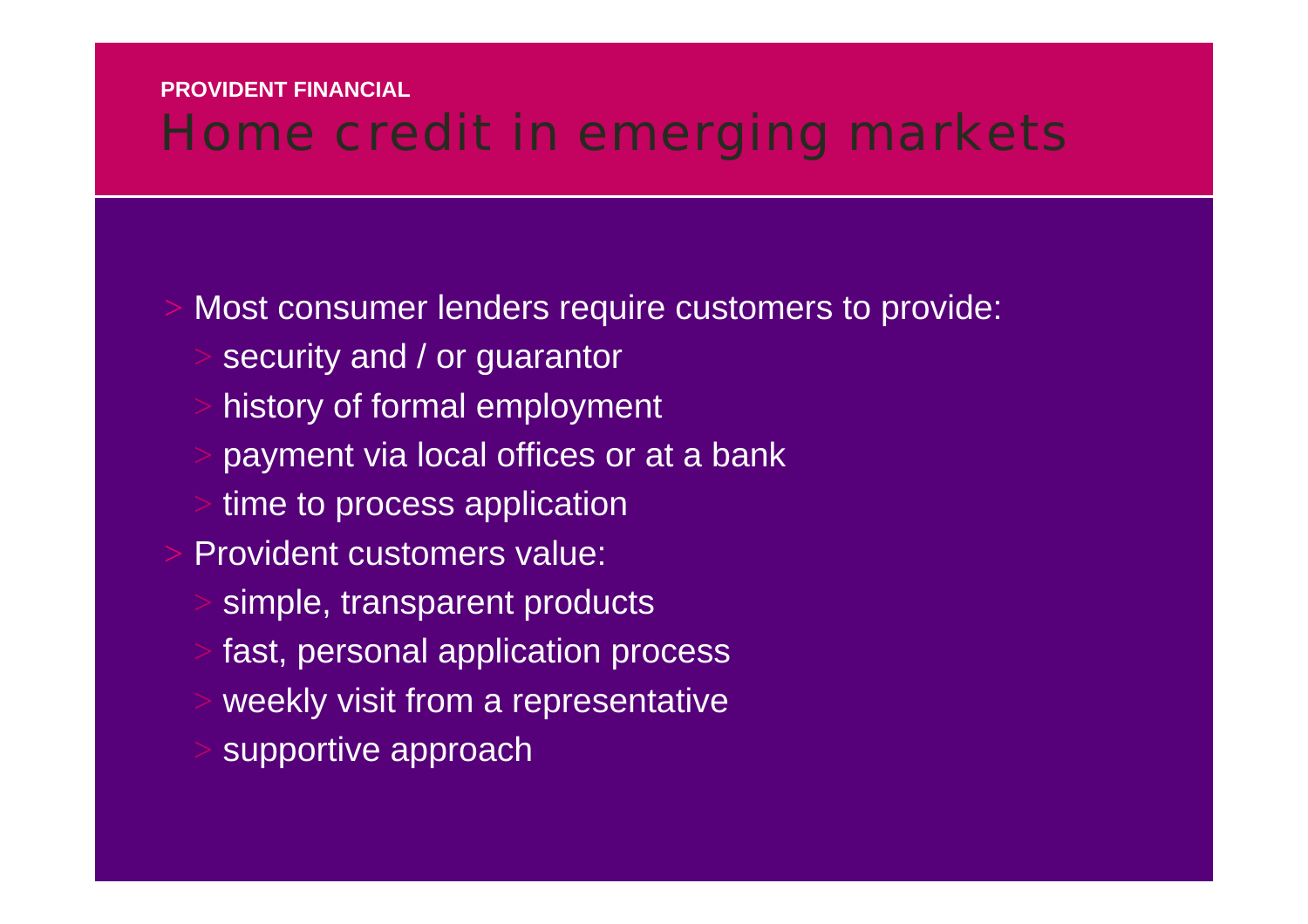## Central Europe: metrics

| Population                      | 64.1 million |
|---------------------------------|--------------|
| <b>GDP</b> per capita           | \$10,356     |
| Economic growth rate (GDP)      | 4.3%         |
| <b>Inflation</b>                | 2.4%         |
| Interest rate                   | 3.9%         |
| <b>Consumer spending growth</b> | 4.1%         |
| Moodys aggregate rating         | A            |
|                                 |              |

**Source: Global Insights - World markets economic forecasting 2005 estimates**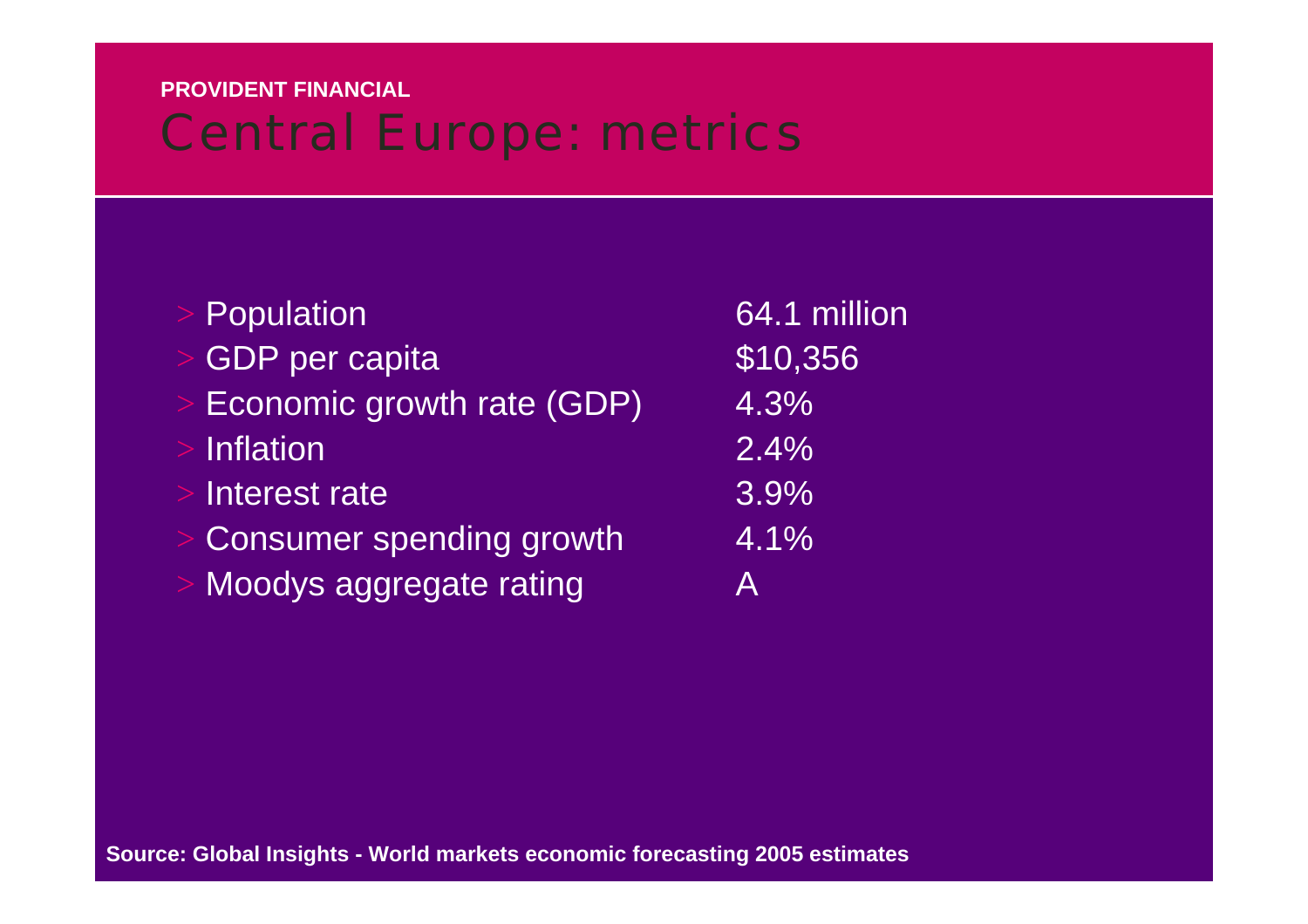## Central Europe: the market

### Attitudes to credit

- Demand for loans has increased by 50%\* in the last three years
- 90%\* of consumers find borrowing acceptable
- Growth in consumer confidence
- Growth in consumer spending
- Fast growth economy
- Lenders now more active in upper segments of the market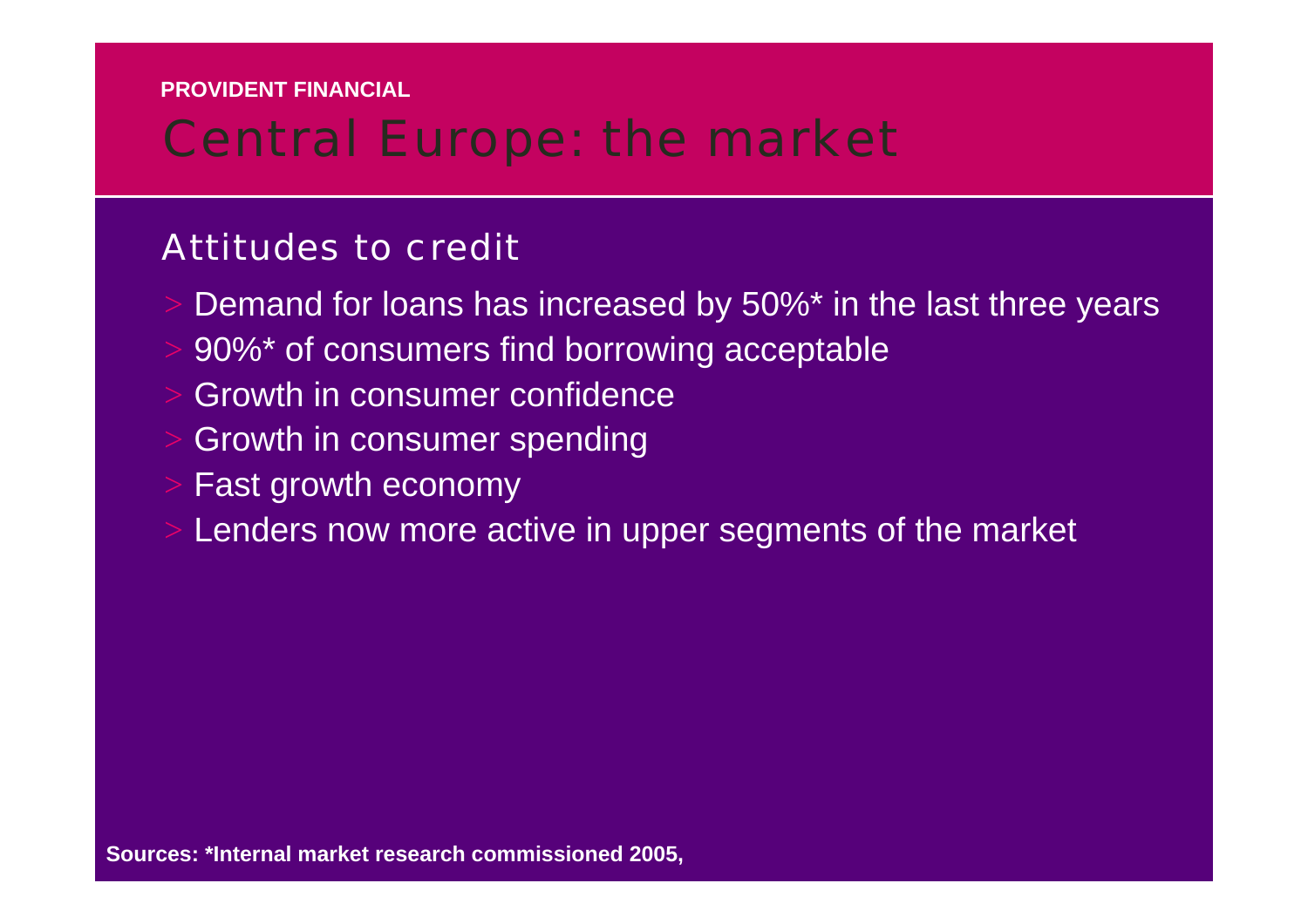## Central Europe: growth

| <b>Results</b>          |        | 12 months 12 months |
|-------------------------|--------|---------------------|
|                         | to Dec | to Dec              |
|                         | 2004   | 1998                |
| Customers (000)         | 1,524  | 16                  |
| <b>Representatives</b>  | 19,367 | 419                 |
| <b>Employees</b>        | 3,205  | 126                 |
| <b>Credit issued £m</b> | 432.9  | $2.6*$              |
| Profit £m               | 52.6   | $(2.6)^*$           |

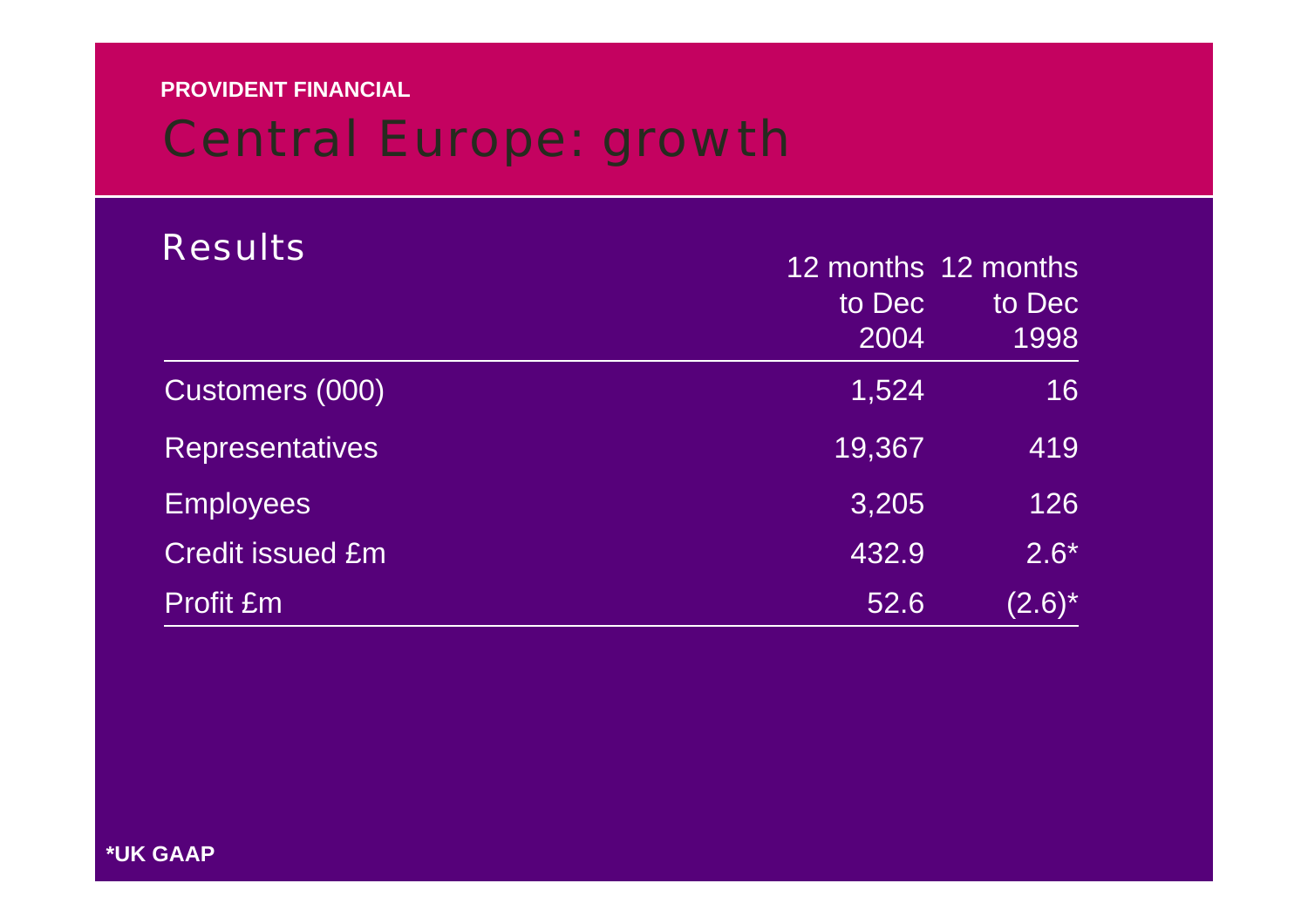## Central Europe: growth

| <b>Targets on course</b>              | 12 months<br>to Dec<br>2004 | Target |
|---------------------------------------|-----------------------------|--------|
| Customers (000)                       | 1,524                       | 1,625  |
| Annual credit issued per customer (£) | 284                         | 390    |
| Annual profit per customer $(E)$      | 44                          | 58     |
| Annual profit (£m)                    | 52.6                        | 95     |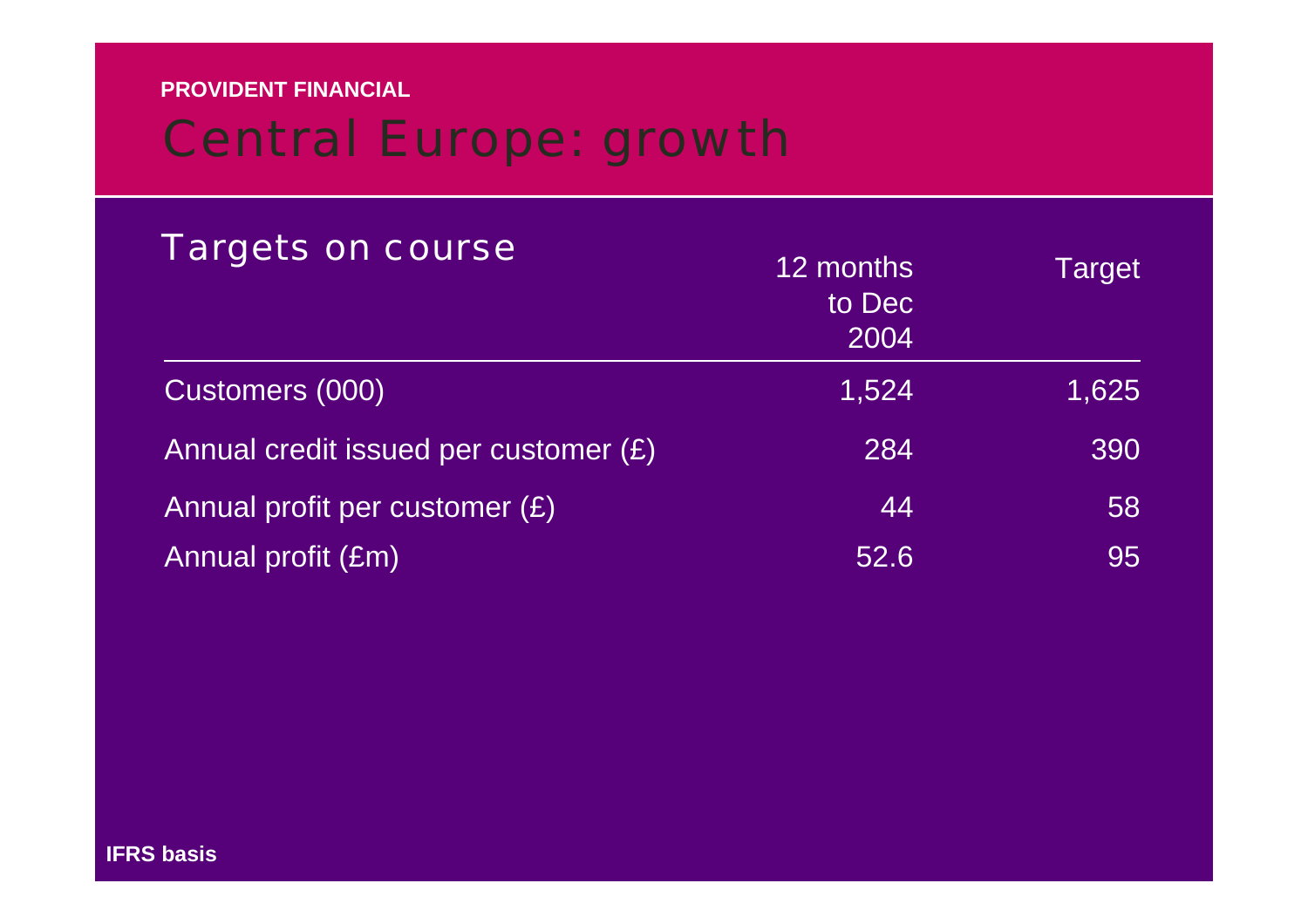### **PROVIDENT FINANCIAL**Product expansion

 Large and underserved market Product development options currently being explored Leverage from Vanquis Bank operations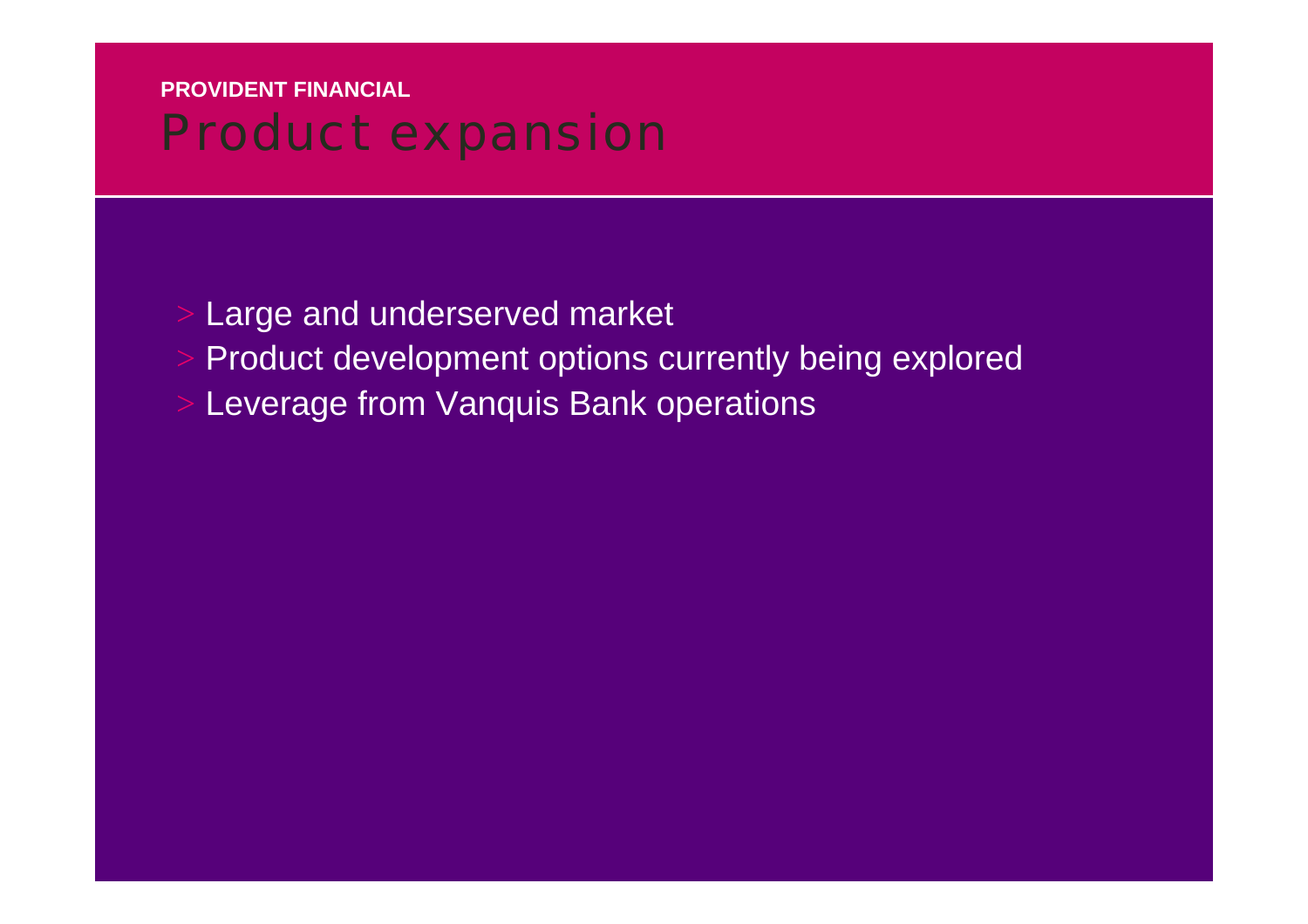### **PROVIDENT FINANCIAL**Mexico: metrics

| Population                 | 106 million |
|----------------------------|-------------|
| <b>GDP</b> per capita      | \$6,974     |
| Economic growth rate (GDP) | 4.2%        |
| <b>Inflation</b>           | 4.6%        |
| Consumer spending growth   | $3.7\%$     |
| Moodys country rating      | BBB+        |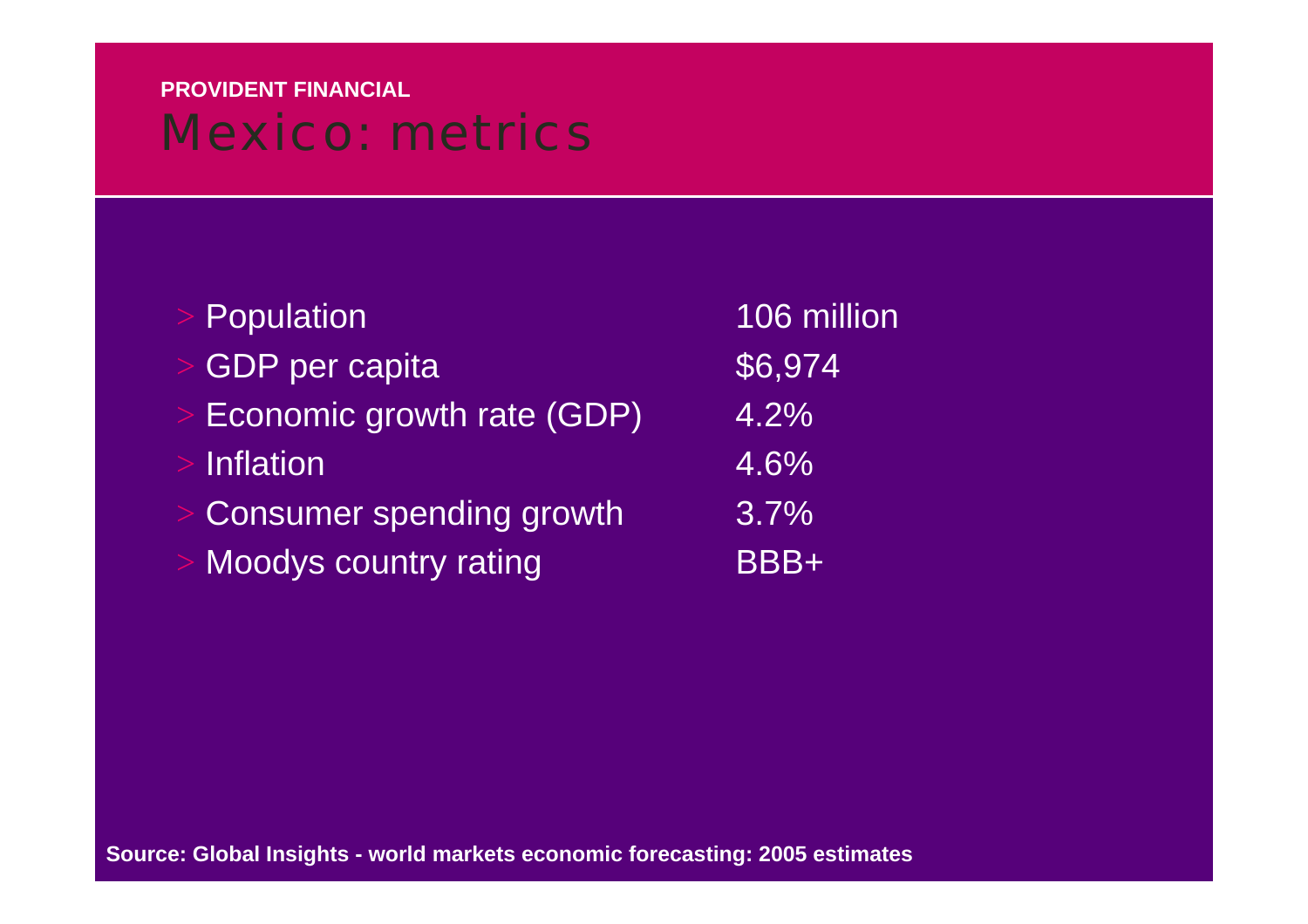## Mexico: the market

### Attitudes to credit

- Demand for loans has increased by 51%\* in the last three years
- 47%\* of consumers find borrowing acceptable
- Growth in the Mexican Consumer Confidence Index\*\*
- Growth in retail sales\*\*\*
- Improved economic situation
- Increase in consumer lending
- Lenders now more active in upper segments of the market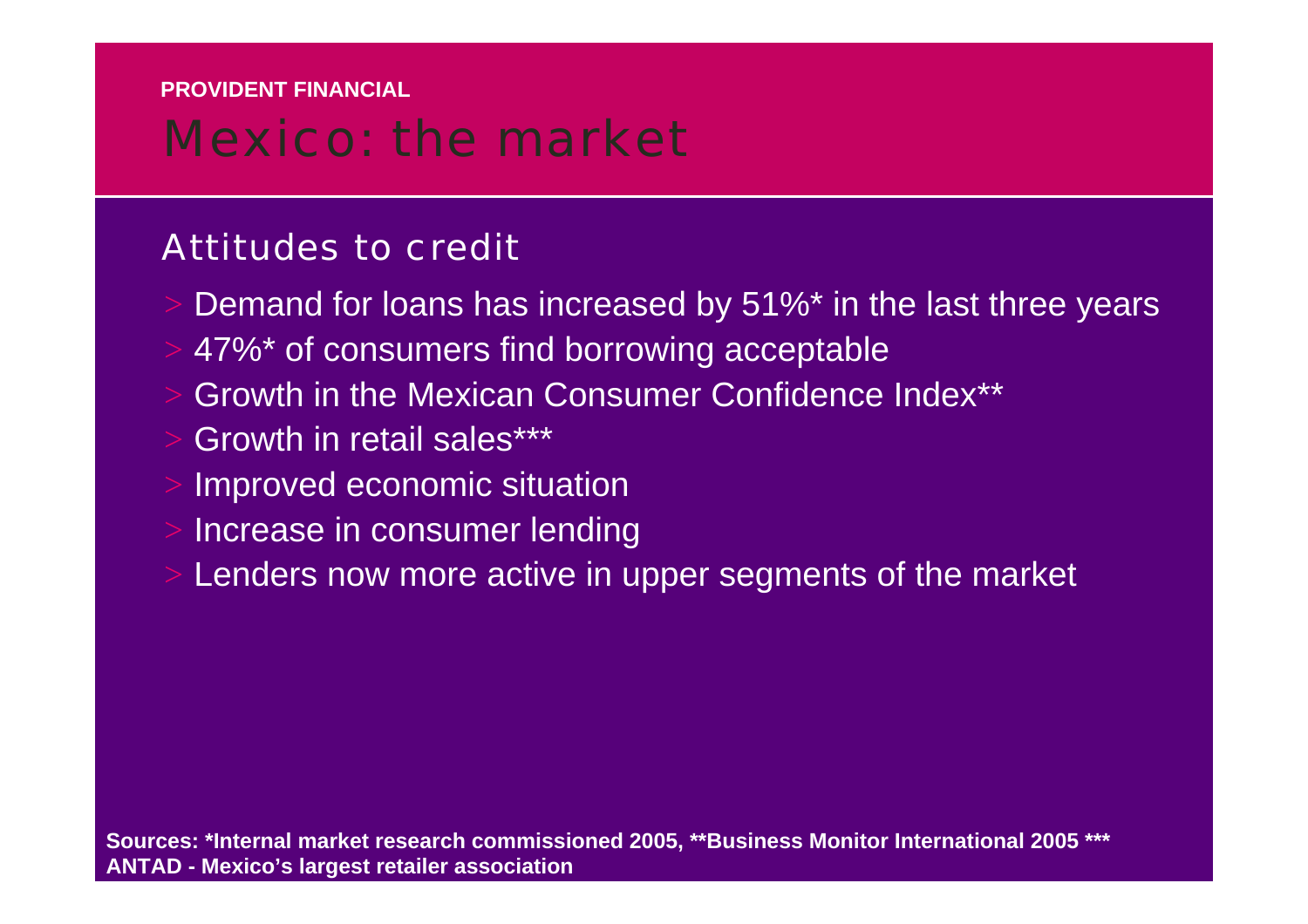## Mexico: locations

#### Current locations

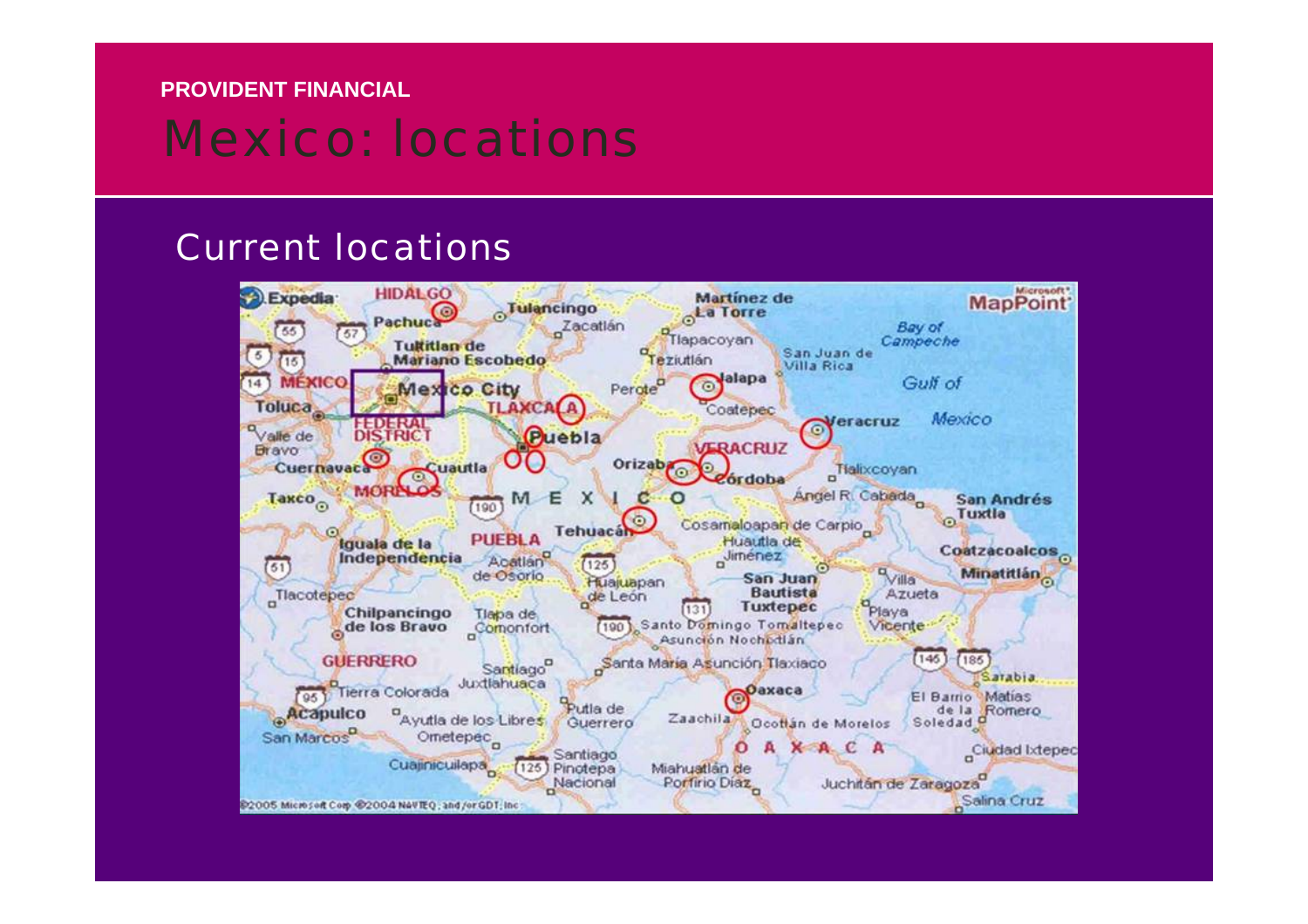# Mexico: growth

| <b>Results</b>          | 6 months<br>to June<br>2005 | to Dec<br>2004 | 12 months 12 months<br>to Dec<br>2003 |
|-------------------------|-----------------------------|----------------|---------------------------------------|
| Customers (000)         | 63                          | 35             | $\mathcal{S}$                         |
| <b>Representatives</b>  | 1,192                       | 624            | 116                                   |
| <b>Employees</b>        | 275                         | 163            | 40                                    |
| <b>Credit issued £m</b> | 6.2                         | 3.9            | 0.2 <sub>1</sub>                      |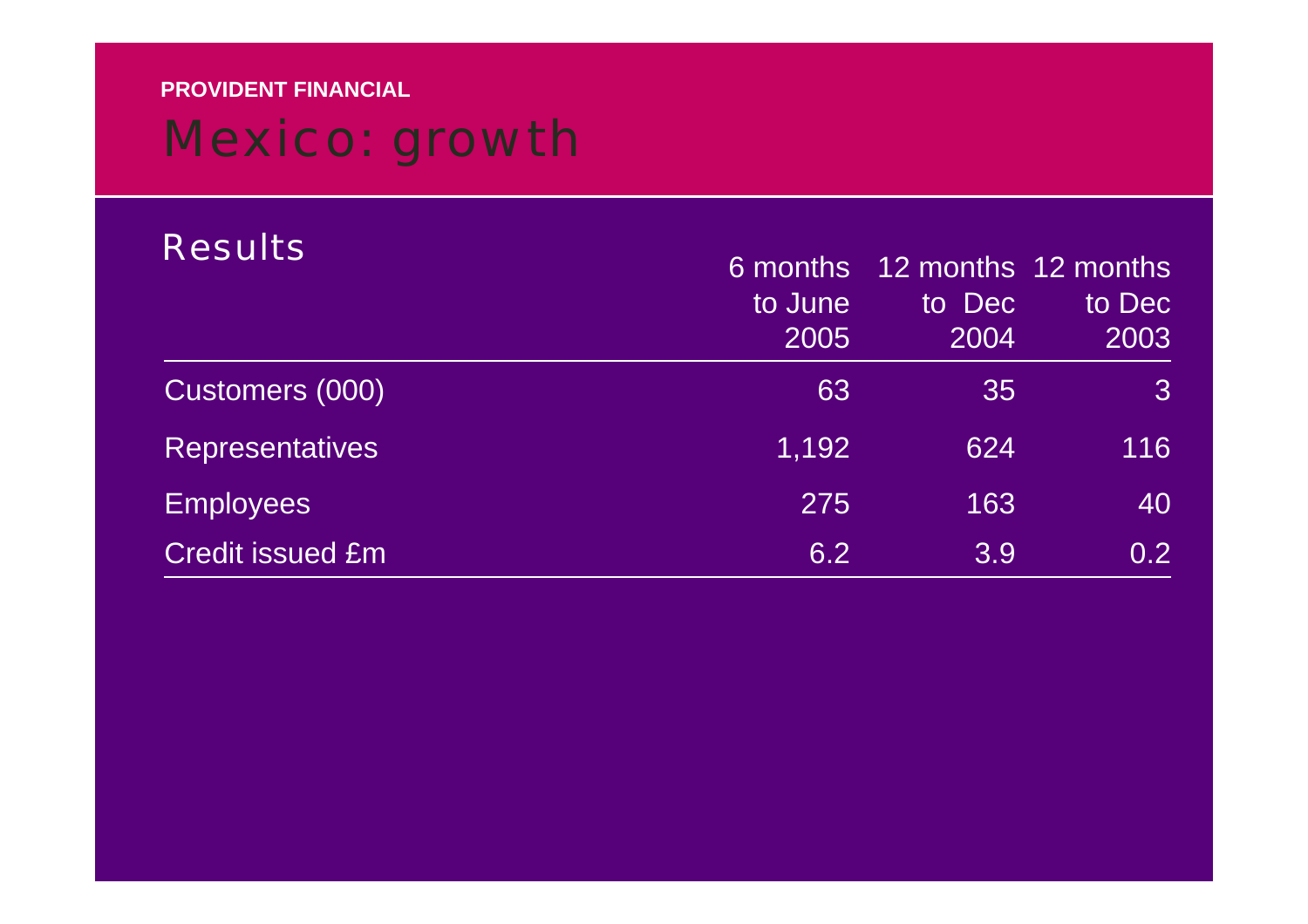## International development

### Lessons learned

- UK home credit model can be successfully introduced overseas
- Customer and agent relationship similar in all countries
- Good quality, well educated workforce essential
- Key early skills recruitment, training, advertising, brand building Simple, distributed IT systems a strength
- As arrears work builds, added support and training required
- Need to balance growth, costs and bad debt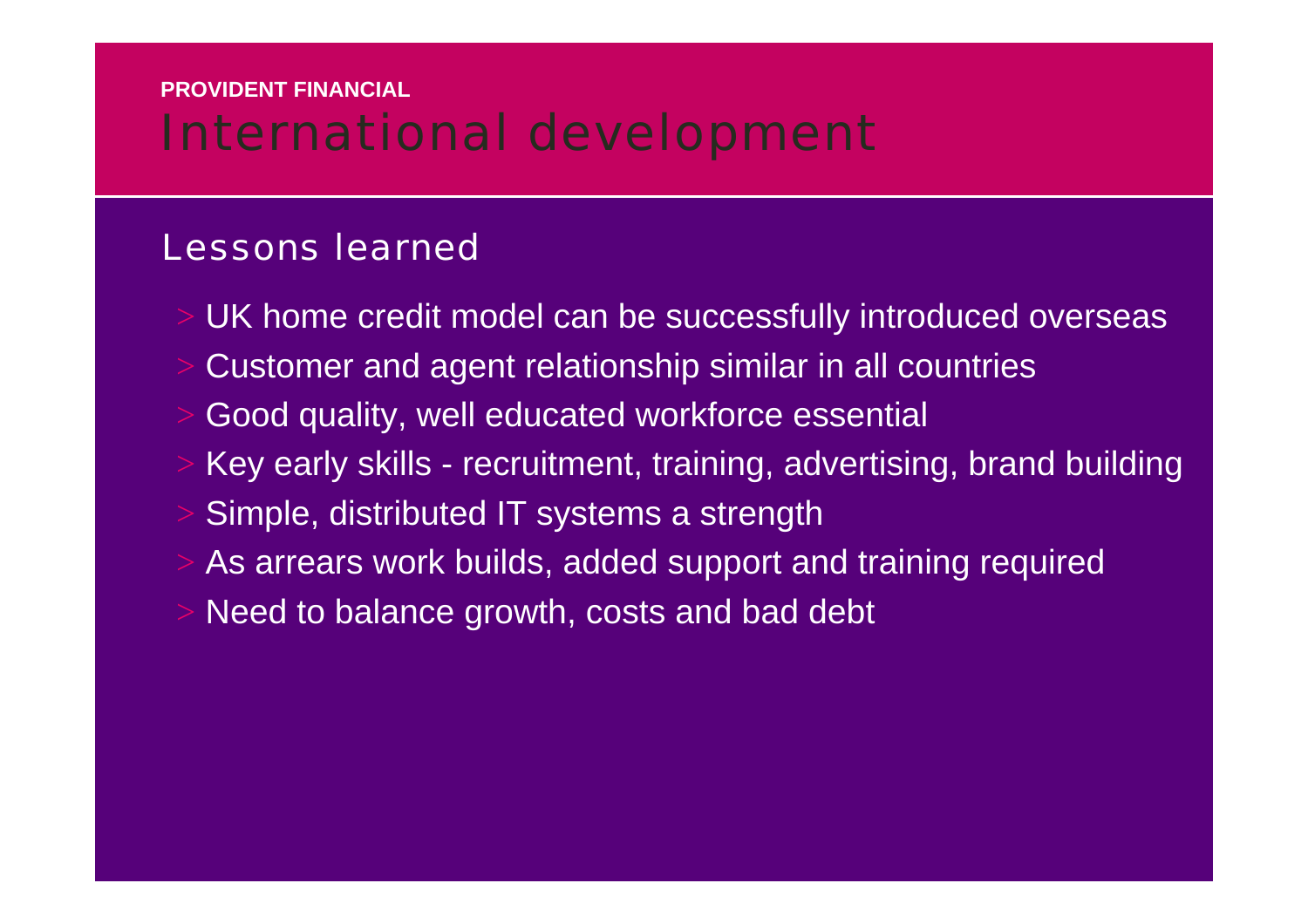### **PROVIDENT FINANCIALSummary**

- Excellent prospects for growth international markets
- Reach customer targets in existing markets
- Deliver operational efficiencies and profit targets
- Maintain brand strength and market position
- Possible selective product additions where market is right
- Controlled expansion in Mexico
- New countries